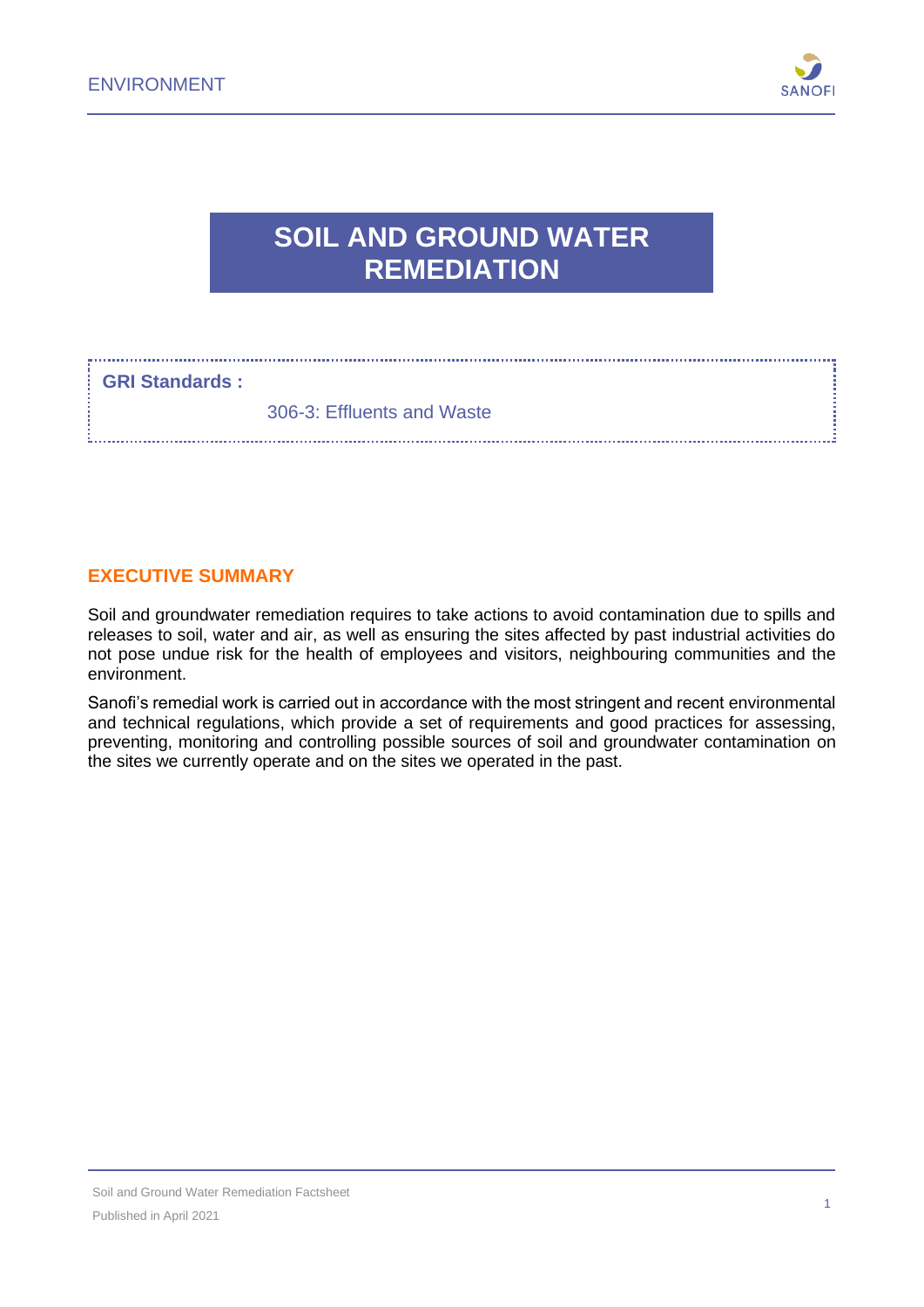# **TABLE OF CONTENTS**

| 3.1. Setting up a process for remediation of contaminated sites 4           |
|-----------------------------------------------------------------------------|
|                                                                             |
| 4. CASE STUDY: former Peynier agrochemical site (Bouches-du-Rhône, France)5 |
|                                                                             |
|                                                                             |
|                                                                             |
|                                                                             |
|                                                                             |

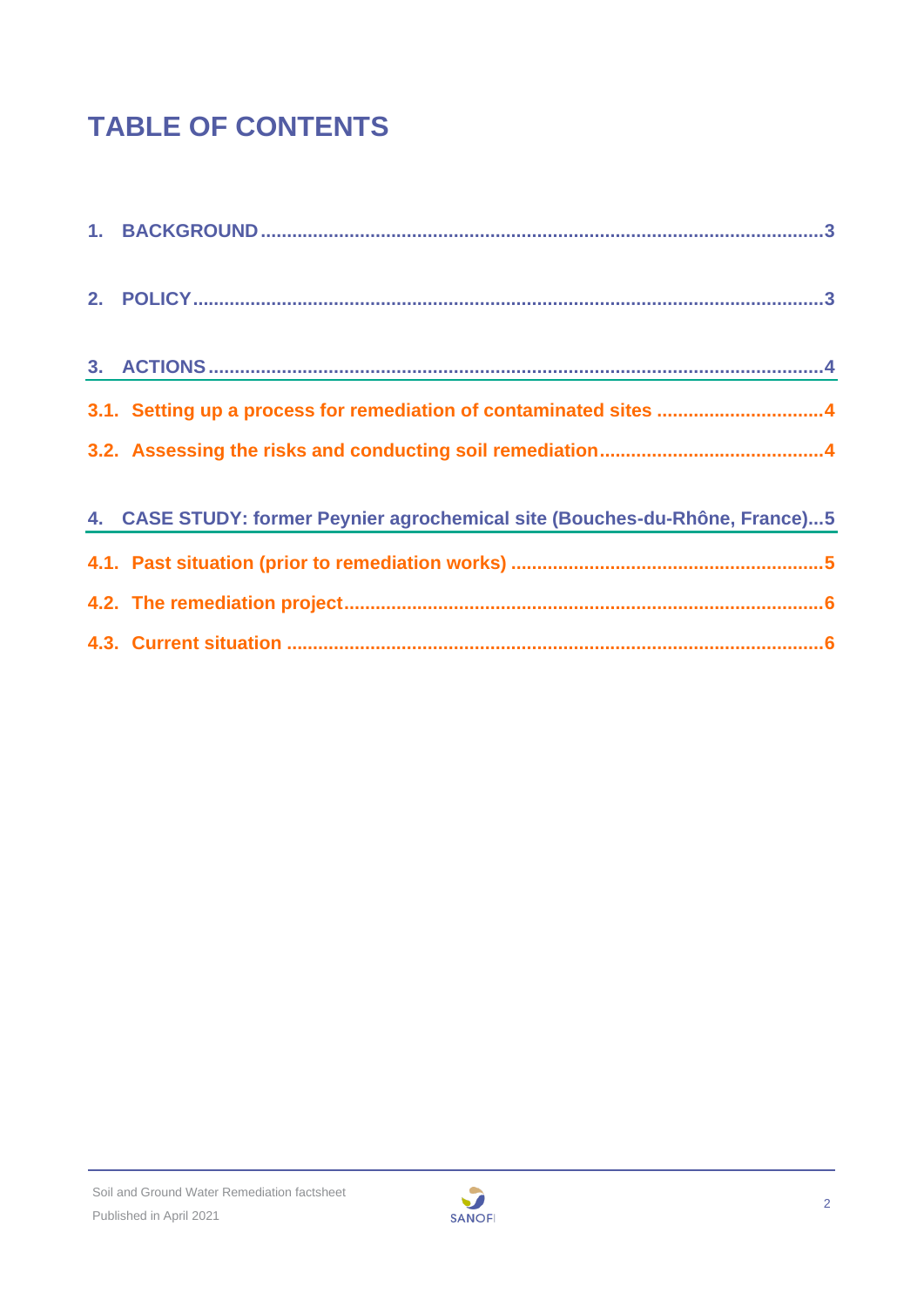# <span id="page-2-0"></span>**1. BACKGROUND**

Soil and groundwater remediation at Sanofi addresses two issues:

- Sites currently operated by the company that may have an impact on soil and ground water;
- Soil and groundwater contamination that may exist at certain sites as a result of past industrial activities.

Today's environmental and technical regulations provide a stringent set of requirements for preventing and controlling possible sources of soil and groundwater contamination, such as spills and releases to soil, water and air.

However, some sites may have been operating for many decades, during times when environmental standards were less stringent than they are today, and when knowledge about the environmental impact of industrial contamination was limited. Thus, where past contamination exists, it may represent an environmental liability that the current site owner must manage.

# <span id="page-2-1"></span>**2. POLICY**

Sanofi's policy addresses the prevention of spills and releases to avoid future soil and groundwater contamination, and remediation of historic soil and groundwater contamination.

In order to avoid future soil and groundwater contamination, each site maintains a procedure to assess, prevent and control the potential for spills and releases to air, water and soil. Each industrial and research facility complies with regulatory soil- and groundwater-contamination prevention principles and good practices, as outlined in both construction and environmental standards. This includes maintaining the integrity, containment and monitoring of above-ground and underground tanks, vaults, pipelines, loading and storage areas, and sewer systems containing materials that may be hazardous to the environment. In addition, spill-control kits are included as part of the emergency spill-response program wherever hazardous or potentially harmful liquids are stored or handled.

In terms of existing historic contamination of soil and groundwater, the objective is to take appropriate steps to ensure that the affected sites do not pose undue risk for the health of employees and visitors, neighboring communities and the environment.

All remedial work is carried out in accordance with the applicable current standards and regulations, and in co-operation with local authorities. However, as a general principle, Sanofi will take action to mitigate potential risks resulting from historic contamination and will take steps beyond those necessary for legal compliance where appropriate. Once the work is completed, the remediated property can generally be authorized for industrial or office use. Some remediation projects can be allocated for possible future residential use, in co-operation with the relevant standards and local authorities.

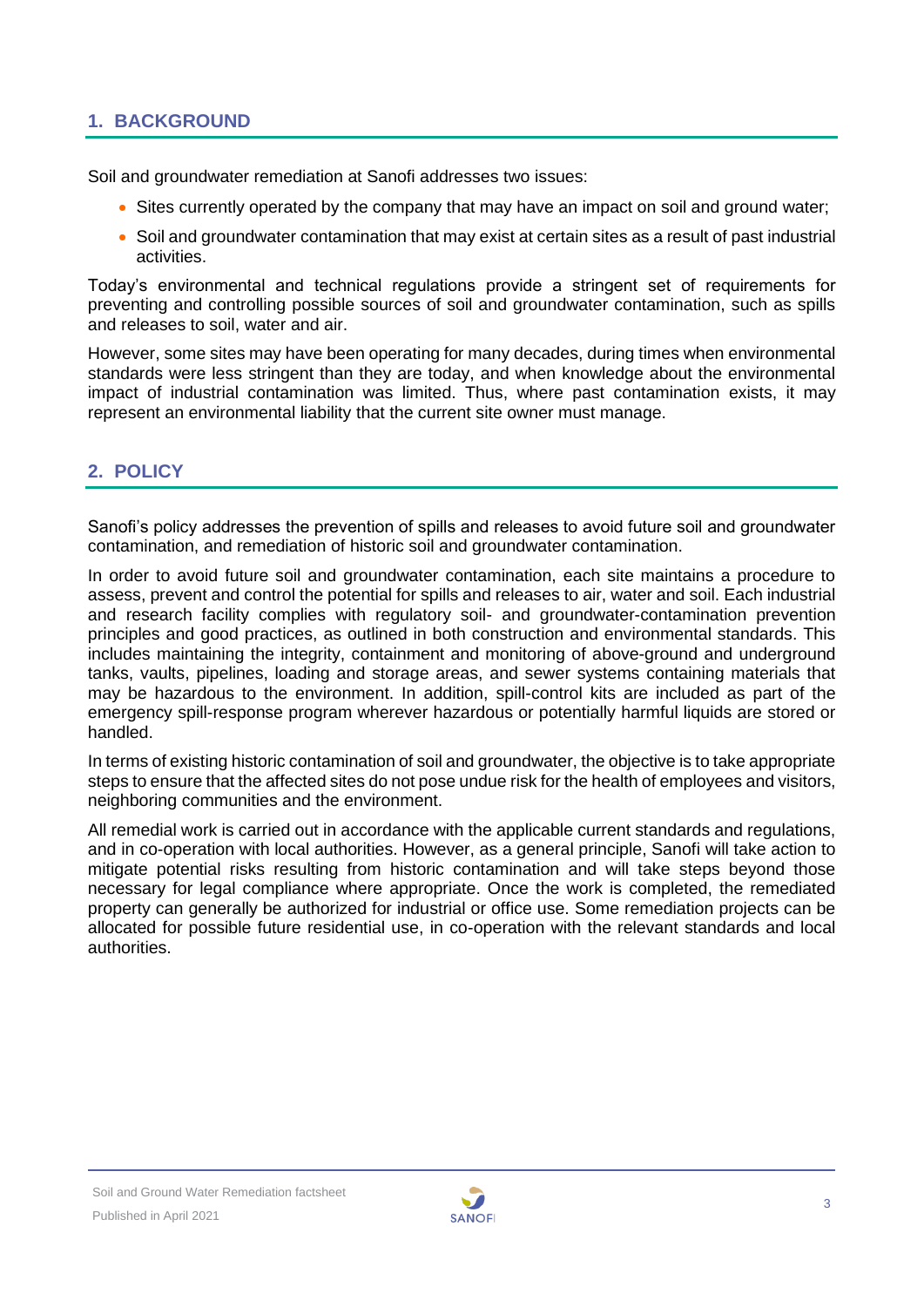#### <span id="page-3-1"></span><span id="page-3-0"></span>**3.1. Setting up a process for remediation of contaminated sites**

Today, industrial engineering standards and technical monitoring methods make it possible to prevent and avoid most risks related to sub-soil and groundwater contamination.

Nevertheless, industrial practices used at certain sites in the past, when environmental standards were not as stringent as they are today, sometimes led to soil or even groundwater contamination when facilities were located near aquifers. Today's environmental laws and regulations require Sanofi to implement investigation and eventually remediation processes for contaminated sites.

These regulatory requirements concern sites where:

- Sanofi operates.
- Sanofi (or legal predecessors) operated in the past,
- Sanofi (or legal predecessors) may have disposed of waste.

For this reason, financial provisions are established and adjusted every year to take into account new events that may have occurred, as well as updates to environmental assessments.

#### <span id="page-3-2"></span>**3.2. Assessing the risks and conducting soil remediation**

Sanofi maintains a responsible approach to managing the sites where the company (or legal predecessors) operates or operated in the past.

The company systematically applies a multi-year soil and groundwater monitoring and evaluation program for Sanofi properties, both for those that are currently owned by the company, and those that were formerly owned and/or operated by Sanofi.

Sanofi relies on detailed risk evaluations of soil and groundwater contamination. These evaluations are carried out, when necessary, at the company's sites or former sites. Remediation projects are initiated either by local authorities or by Sanofi. Remediation is currently underway at over 20 Sanofi sites worldwide, as well as several other sites that have been sold to third parties, with guarantees from the company with respect to environmental liabilities.

In total, remediation costs amounted to €55 million in 2020 (compared to a total of €70 million in 2019).

*For more information, see [Form 20-F 2020,](https://www.sanofi.com/-/media/Project/One-Sanofi-Web/Websites/Global/Sanofi-COM/Home/common/docs/investors/2021_03_23_Sanofi_20F_FINAL_Acc.pdf?la=en&hash=FE3E112315940778BD782A2F0919A086) Environmental Risks of Our Industrial Activities section.*

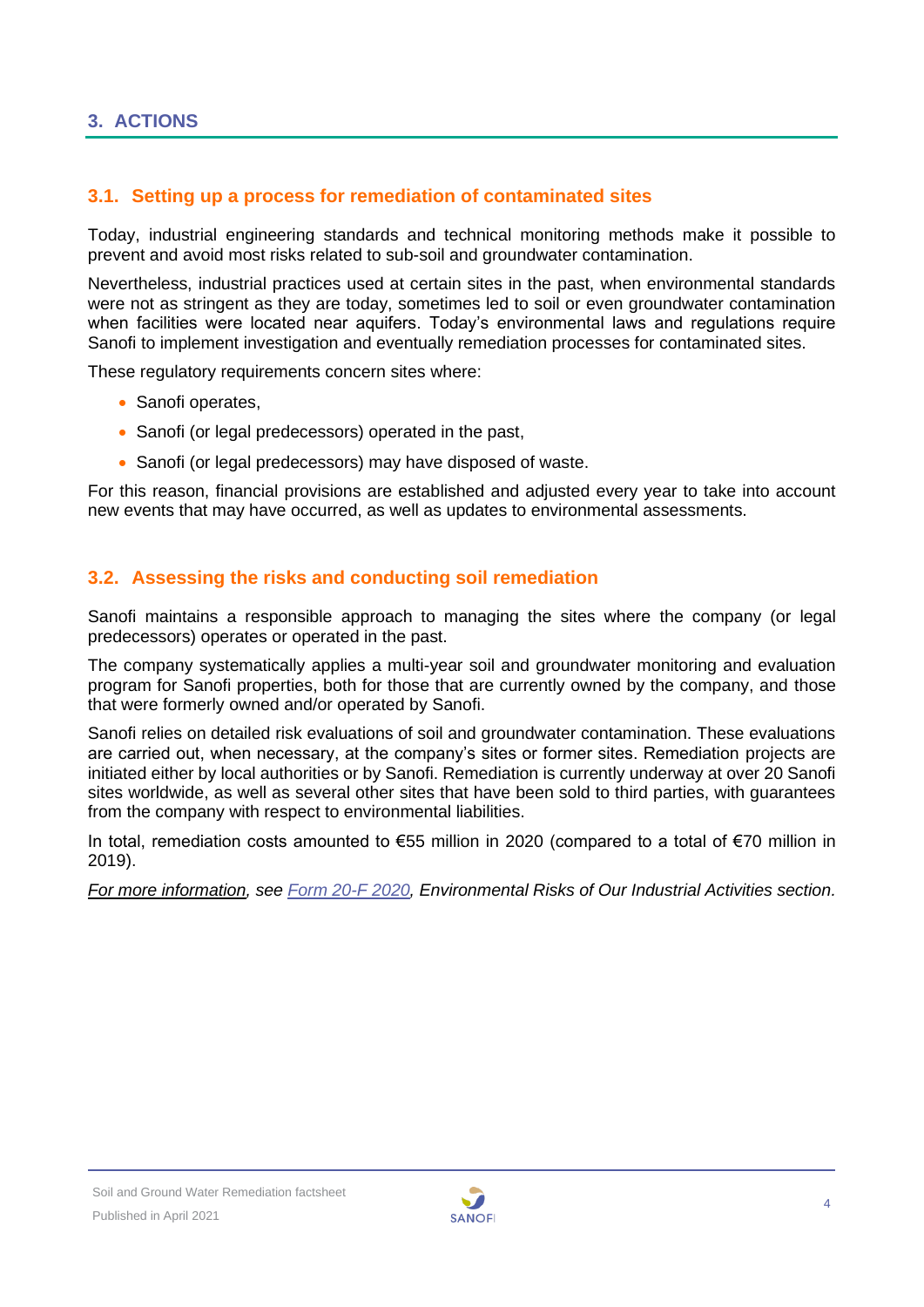# <span id="page-4-0"></span>**4. CASE STUDY: former Peynier agrochemical site (Bouches-du-Rhône, France)**

Historical view (1960) During the works (2015) After the works (2017)



Site characteristics:

- 10 Ha (5.5 Ha concerned by the former industrial activity);
- 30 Km North of Marseille, France;
- Industrial (microelectronics and logistics) and dispersed housing.

# <span id="page-4-1"></span>**4.1. Past situation (prior to remediation works)**

The former agrochemical site located on Peynier municipality, at thirty kilometers from Marseille, France, was operated from 1960 by PECHINEY PROGIL and RHÔNE POULENC AGRO for the formulation of fungicides, micronized insecticides and herbicides (powders and liquids) until its closure in July 1996. It is currently owned by AVENTIS AGRICULTURE, a subsidiary of SANOFI group. Preliminary remediation actions were performed in 2000.

These actions consisted in excavation, tarmac covering, and installation of a drainage system upgradient to the site. A pumping system for the collection of the water of a drainage system implanted downgradient to the site was installed in 2006 and removal of a part of underground networks with removal of surrounding impacted soils was conducted in 2010. The main part of industrial buildings was dismantled in 2008.

Investigations identified residual contamination by pesticides and volatile organic compounds in soil and groundwater beneath the industrial site area. However, no major impact was detected at the adjacent parcels also owned by AVENTIS AGRICULTURE nor at the parcels located up-gradient and downgradient to the site.